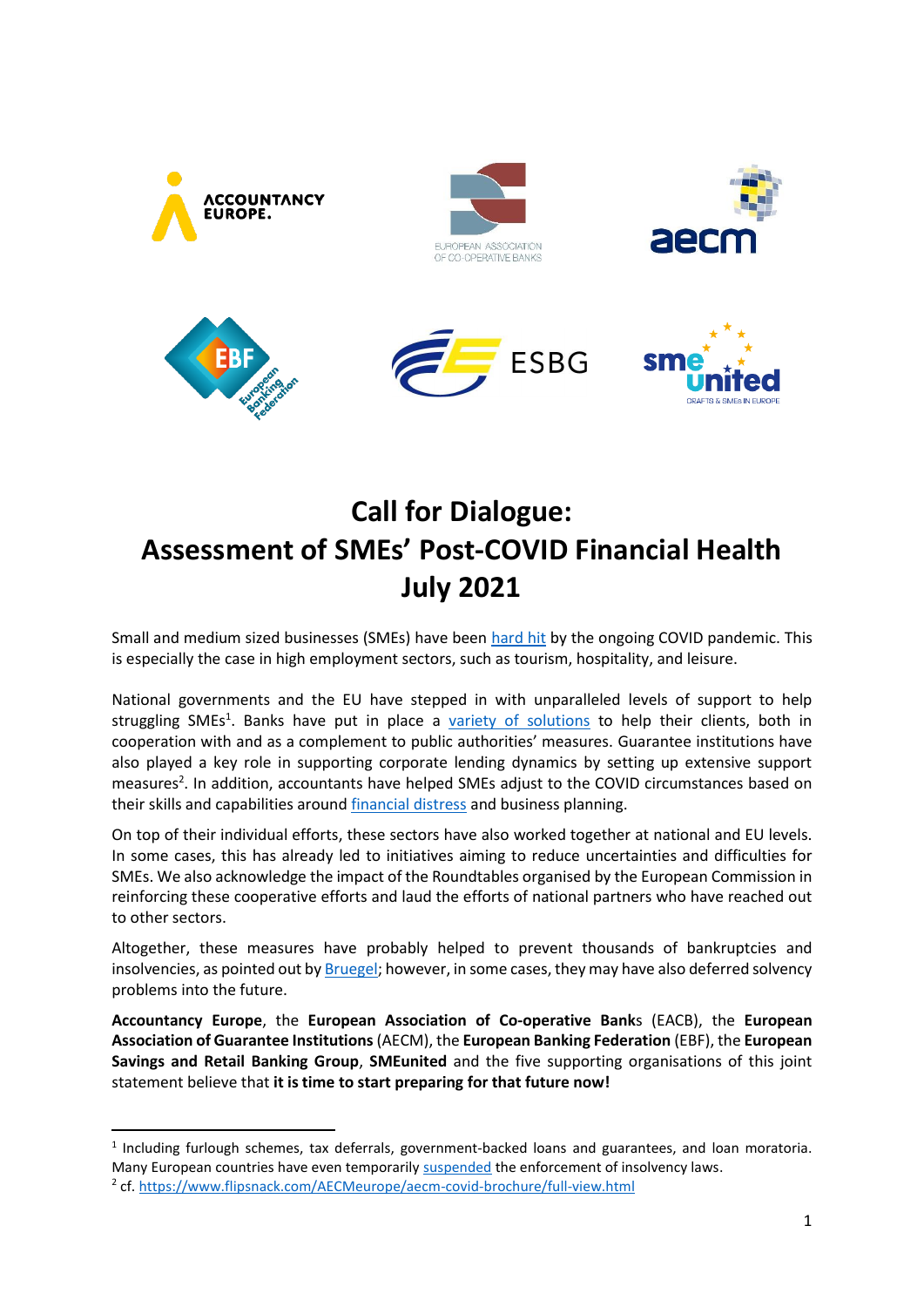Our organisations concur that **SMEs, accountants, financial and guarantee institutions, and other key actors in the SME ecosystem need to get together to discuss SMEs' overall post-COVID business outlook**. Therefore, we announce the following:

- 1. We will o**rganise pan-European discussions** involving our sectors and the relevant public authorities at the EU level in order to ensure a common understanding of the challenges and solutions.
- 2. We will support initiatives by our national members when and where they deem it useful to organise **cross-sectoral national meetings,** reflecting country specificities and needs.

## What would these discussions consist of?

Bottom-up, cross-sectoral voluntary discussions at the level of the national markets could be useful in leading to a **common understanding among the participating stakeholders on the up-to-date situation of SMEs, which is vital for the effective monitoring and assessment of companies' financial health and prospects**.

The signatories will support possible new or continued **national discussions** around these issues by providing relevant analyses and promote an exchange of best practices that could serve as an inspiration for these discussions<sup>3</sup>.

**We also emphasise the overall need to foster the green and digital transition of the economy, as well as reporting and data sharing systems** to meet changing business and market demands. Digitalisation can enable a better and more secure data exchange and provide more valuable insights through forward looking data and big data analytics. This will support the objectives of the twin transition of the EU economy.

Finally, in these discussions, there are two important balances to strike:

- While addressing what is different or unique about this crisis, we should also not overlook our best standard tool in getting out of a crisis: financiers working in a **competitive market** who use hard and soft data available to them about the creditworthiness of the borrowers. The market-based, time-tested risk assessment mechanisms should be allowed to function.
- While there is **diversity** in starting positions, impact of the crisis, structure of economies and characteristics of restructuring and insolvency frameworks, there is also a strong EU interest in ensuring **consistency and synergies** across national approaches. This means striking the right balance that gives an EU-wide steer to discussions that reflect national priorities.

## Why is viability assessment important?

National dialogues to improve the availability of data and the assessment of viability can enable a better monitoring of businesses' post-COVID health, and therefore:

- **Help develop a sectoral view of** SME debtors at a particular risk of financial problems post-COVID;
- **Help governments better target any additional post-COVID measures**, such as national measures (such as tax forbearance measures) or the EU Recovery Fund allocations toward

<sup>&</sup>lt;sup>3</sup> We do not seek to be prescriptive or comprehensive. It should be up to our national members to decide to hold such discussions and what issues should be discussed.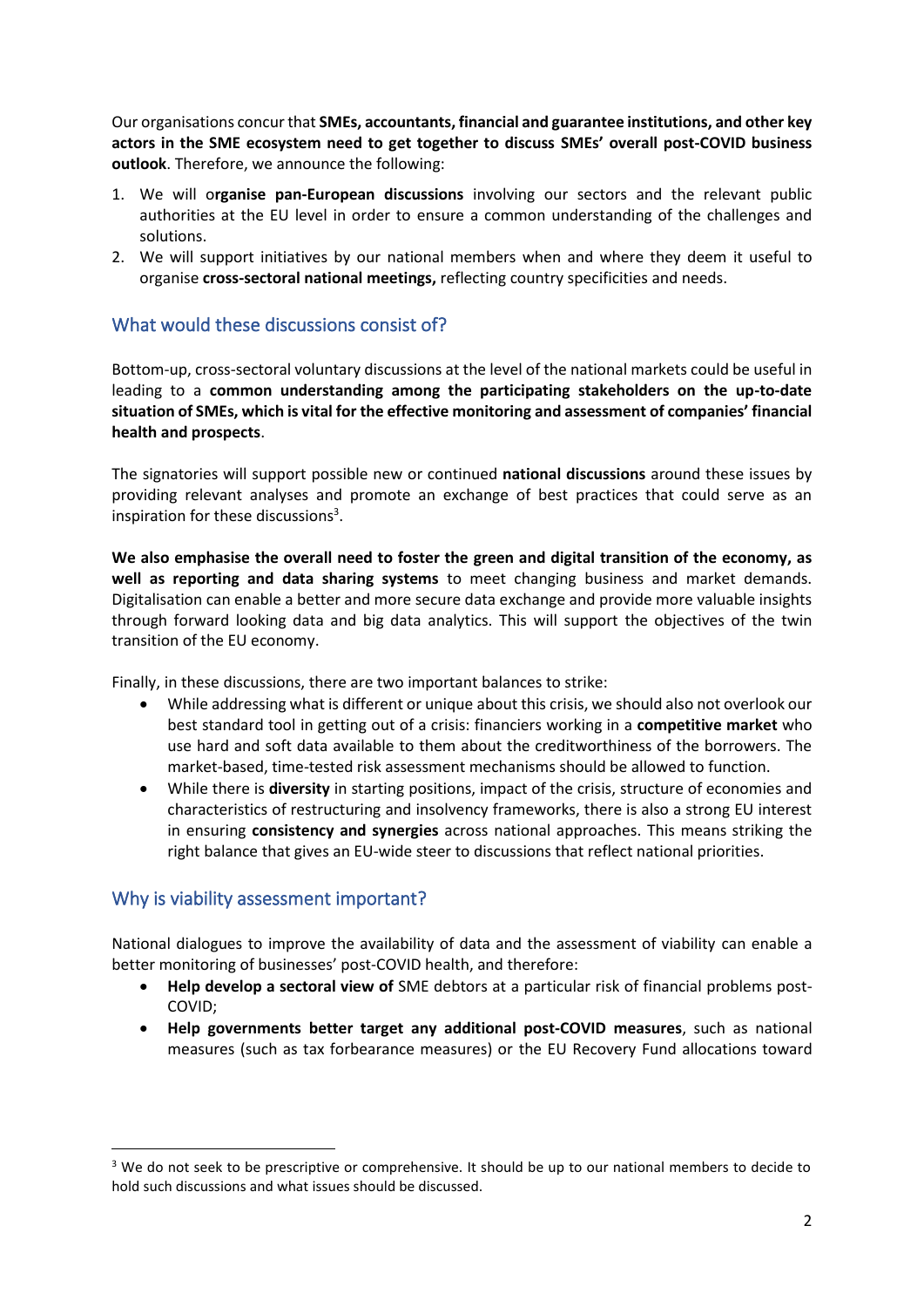uses that can make the most difference, i.e., in support of businesses and sectors most in need and which have the best chances of contributing to a sustainable recovery<sup>4</sup>;

- Facilitate **debt and loan restructuring** for viable borrowers; and
- Help identify what **additional measures** are needed to help "near-viable" SMEs survive post-COVID, i.e., businesses that would otherwise be healthy were it not for (for example) the debt overhang caused by COVID, which might still need additional temporary help to prevent them from going out of business.

In this context we note the recent paper of the **[ESRB](https://www.esrb.europa.eu/pub/pdf/reports/esrb.report210428_PreventionAndManagementOfALargeNumberOfCorporateInsolvencies~cf33e0285f.en.pdf?351f85b1f1648308508846cc8c4dd0bf)** focusing on preventing and managing a (potentially) large number of insolvencies. In particular, we agree with the following observations:

- 'The rise in insolvencies that normally accompanies a contraction in economic activity has so far not materialised, but a major wave of **insolvencies may yet happen** if crisis management measures are withdrawn **too quickly**.'
- As we enter the post-COVID phase, the goal should be to **avoid insolvencies of** fundamentally **viable firms** and to **deal with** insolvencies of fundamentally **unviable firms efficiently**. This phase will require 'a transition from broad-based, system-wide measures to a more targeted approach'.
- 'Policies must be geared towards rebuilding the economy, **fostering adaptation to structural change**, rather than trying to preserve, or return to, the pre-pandemic economy.'
- Strategies to address solvency issues should include, where needed, 'improved restructuring frameworks and debt relief or equity injections to repair balance sheets of corporates with **viable business models**.'
- Slow or overly complex restructuring proceedings 'could damage in particular **SMEs**.'
- For companies found to be 'unviable in the post-COVID-19 economy, **efficient insolvency procedures** should be developed to facilitate the swift redeployment of resources to more efficient uses.'
- A key challenge will be **distinguishing between viable and non-viable firms**, which cannot realistically be performed on the required massive scale by public administrations or courts. The information and expertise held by informed lenders, such as banks, and by guarantee institutions<sup>5</sup>, will be critical for the survival of viable companies. In our view, the better/earlier the information provided by SMEs/accountants, the easier it is for the banks and guarantee institutions to evaluate.

A clear implication of this report and the broader discussion is the need for **pan-European and national cooperation** among companies, lenders, guarantee institutions, the public sector, and providers of financial services. As a first step, public authorities, accountants, financial institutions, guarantee institutions, and SMEs themselves should join efforts in the assessment of the post-COVID solvency and prospects of SMEs. This would in turn support the design of more targeted and effective follow-up COVID aid measures, as well as a progressive transition to a stable, green, and digital economy.

<sup>&</sup>lt;sup>4</sup> By which we mean 'sustainability' in its more comprehensive sense i.e. environmental, financial and economic, societal etc.

<sup>5</sup> cf[. https://aecm.eu/publications/reports-and-studies/](https://aecm.eu/publications/reports-and-studies/)